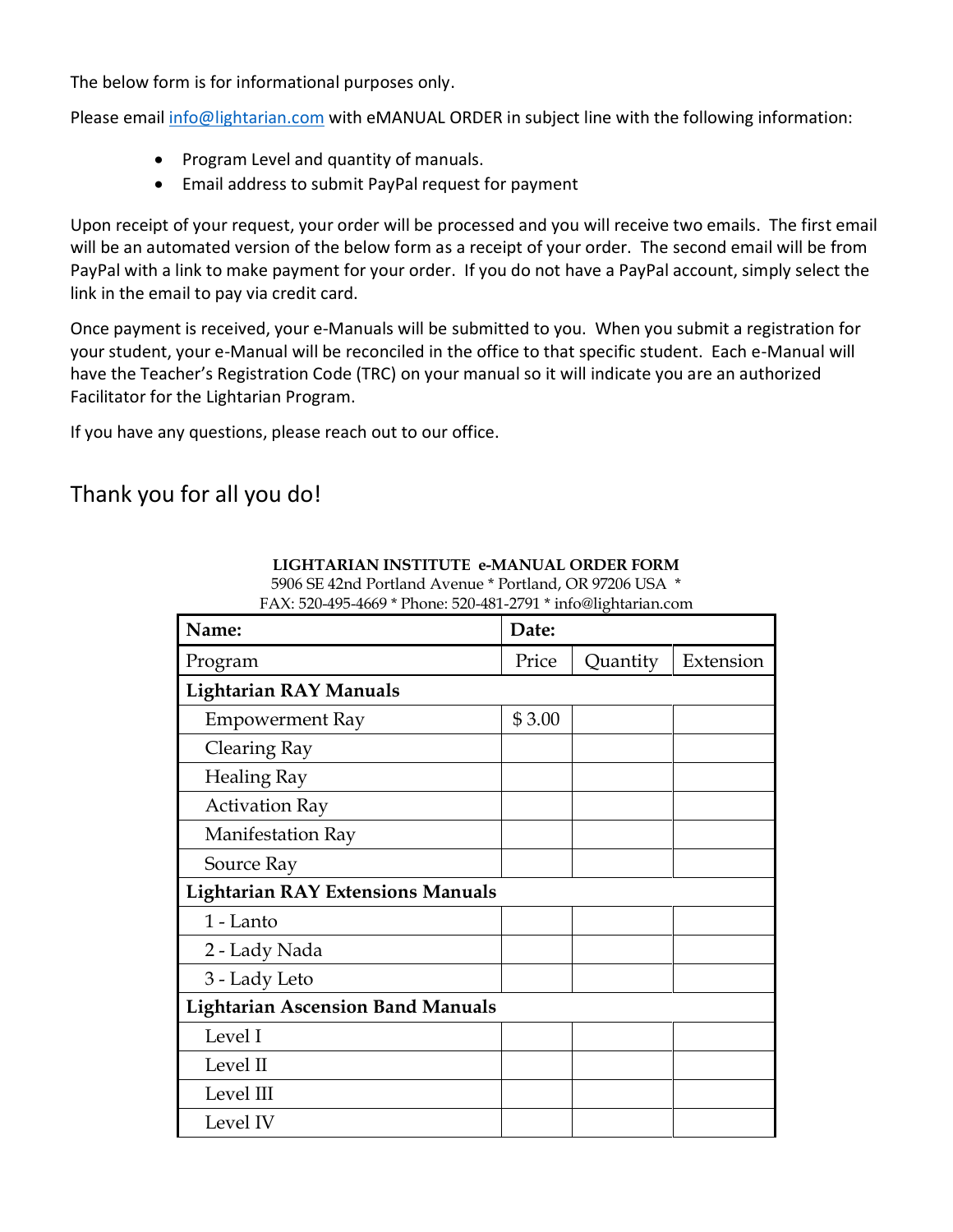| Level V                                        |  |  |  |  |  |
|------------------------------------------------|--|--|--|--|--|
| Level VI                                       |  |  |  |  |  |
| <b>Lightarian REIKI Manuals</b>                |  |  |  |  |  |
| Level I & II                                   |  |  |  |  |  |
| Level III                                      |  |  |  |  |  |
| Level IV                                       |  |  |  |  |  |
| Level V & VI                                   |  |  |  |  |  |
| <b>Lightarian ANGELLINK Booklets</b>           |  |  |  |  |  |
| Seraph Rose Aura                               |  |  |  |  |  |
| Archangel Michael                              |  |  |  |  |  |
| Archangel Raphael                              |  |  |  |  |  |
| <b>Archangel Uriel</b>                         |  |  |  |  |  |
| Archangel Gabriel                              |  |  |  |  |  |
| <b>Lightarian ANGELLINK Extension Booklets</b> |  |  |  |  |  |
| Archangel Ariel                                |  |  |  |  |  |
| Archangel Jophiel                              |  |  |  |  |  |
| Archangel Chamuel                              |  |  |  |  |  |
| Archangel Metatron                             |  |  |  |  |  |
| Archangel Sandalphon                           |  |  |  |  |  |
| Archangel Raziel                               |  |  |  |  |  |
| <b>Lightarian PURIFICATION RINGS Booklets</b>  |  |  |  |  |  |
| Level 1 - Seraphim Y                           |  |  |  |  |  |
| Level 2 - Seraphim C                           |  |  |  |  |  |
| Level 3 - Seraphim V                           |  |  |  |  |  |
| Level 4 - Seraphim Z                           |  |  |  |  |  |
| Level 5 - All Seraphims                        |  |  |  |  |  |
| Level 6 - Seraphim K                           |  |  |  |  |  |
| <b>Lightarian CLEARINGS Manuals</b>            |  |  |  |  |  |
| Level 1 - Path Clearing                        |  |  |  |  |  |
| Level 2 - Birth Pattern Removal                |  |  |  |  |  |
| Level 3 - Template Clearing                    |  |  |  |  |  |
| Level 4 - Attachment Removal                   |  |  |  |  |  |
| Level 5 - Lineage Clearing                     |  |  |  |  |  |
| Level 6 - Veil Removal                         |  |  |  |  |  |
| <b>Lightarian GATEWAY Booklets</b>             |  |  |  |  |  |
| Level 1 - Crystalline                          |  |  |  |  |  |
| Level 2 - Ruby                                 |  |  |  |  |  |